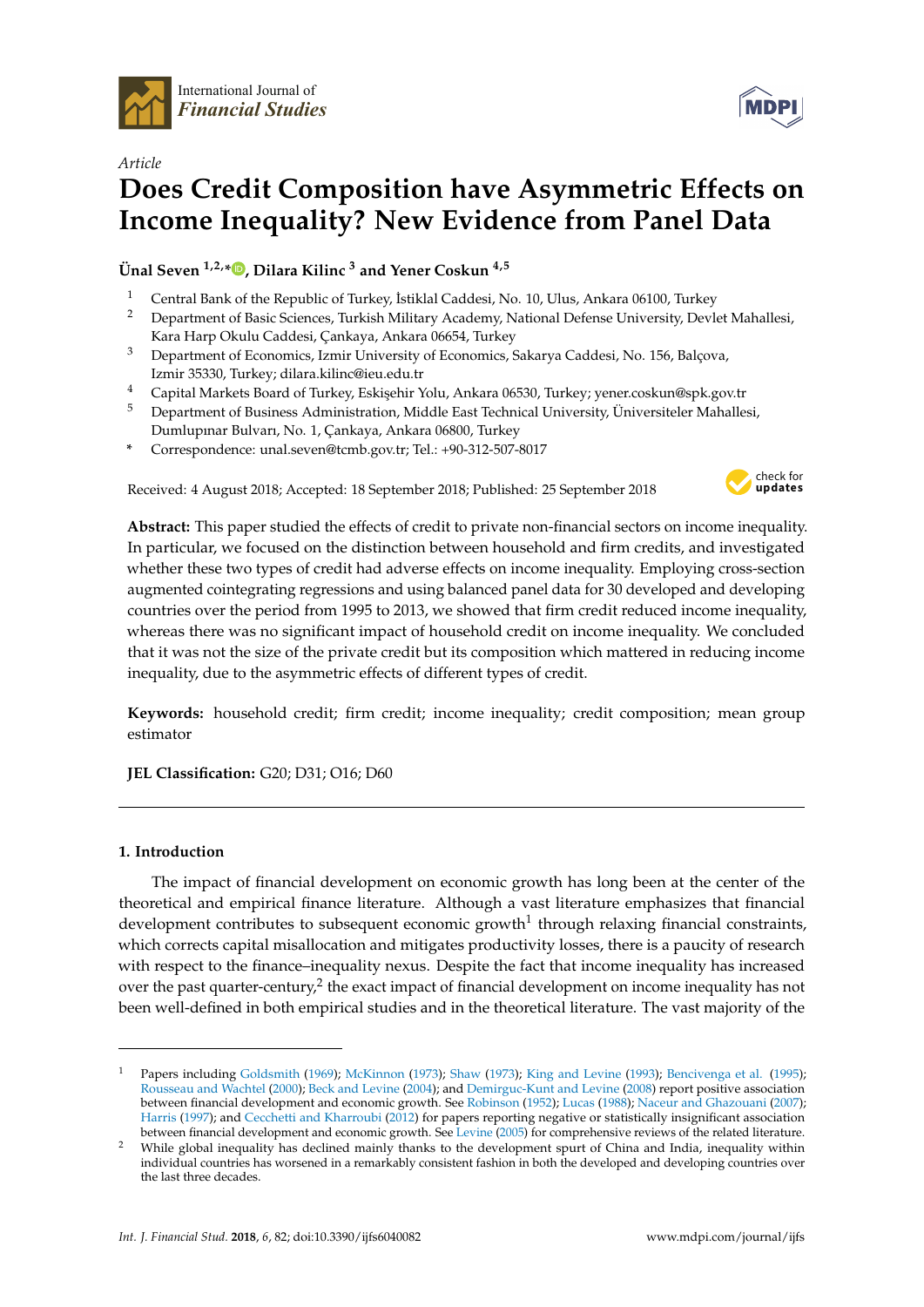empirical finance–inequality studies found that financial development led to less income inequality, suggesting more finance is good for the poor.<sup>3</sup> However, the literature has mainly focused on private credit, higher levels of which indicate more-developed financial systems and easier access to credit for entrepreneurs and households, whilst examining the linkages between financial development and income inequality (see, e.g., [Clarke et al.](#page-13-9) [2006;](#page-13-9) [Kappel](#page-13-10) [2010;](#page-13-10) [Beck et al.](#page-12-2) [2007;](#page-12-2) [Law and Tan](#page-13-11) [2009\)](#page-13-11). Since these two types of borrowers, namely entrepreneurs and households, vary in terms of the use of credit, they might have different effects on the level of income inequality. Therefore, understanding whether firm credit, household credit or both contribute to reducing income inequality can help policymakers who are interested in achieving a more equitable income distribution.

In this paper, we study the link between the two components of private credit and income inequality. We argue that analyzing the separate effects of household and firm credits is more important for explaining the role of credit in income inequality than the size of total private credit per se, due to two main reasons. First, theory points to different channels through which private credit can reduce income inequality. On the one hand, household credit enables the poor to invest in their human capital and health activities, hence reducing income inequality [\(Galor and Zeira](#page-13-12) [1993;](#page-13-12) [Banerjee and Newman](#page-12-3) [1993\)](#page-12-3). On the other hand, countries with higher levels of financial development might experience a more efficient capital allocation across entrepreneurs (incumbent and new), a higher economic growth, and a lower income inequality, an effect, which can be captured by firm credit [\(Gine and Townsend](#page-13-13) [2004;](#page-13-13) [Beck et al.](#page-12-4) [2010,](#page-12-4) [2012;](#page-12-5) [Dabla-Norris et al.](#page-13-14) [2015\)](#page-13-14). In that aspect, understanding the exact mechanism of generating less income inequality through providing credit requires a more nuanced analysis. Second, the ratio of household credit to firm credit is above 0.5 for many developed and developing countries in our sample, and an increasing proportion of private credit has been given to households rather than entrepreneurs over the last two decades (Figure [1\)](#page-2-0). Since the proportion of household credit in total private credit has been substantially increasing and there have been increasing concerns both on the adverse effects of household debt burden and credit growth, especially in developing countries, focusing only on the size of private credit does not fully coincide with the reality. Therefore, exploring the decomposition of private credit becomes highly relevant for both economic growth and income inequality policies.

In this respect, we extend finance–inequality literature by decomposing the effects of firm and household credits on income inequality. In particular, we differentiate between household credit and firm credit, while the literature has mostly focused on total credit to the private sector. Therefore, this research contributes to the literature by identifying the heterogeneous behaviors of income inequality (measured by the GINI coefficient), in response to (i) credit to non-financial corporations (firm credit), and (ii) credit to households and non-profit institutions serving households (NPISHs) (household credit), across 30 developed and developing countries. Moreover, we contribute to the literature on the finance–inequality nexus by estimating the effect of total credit to private non-financial sectors (total private credit), a common measure of financial development, on income inequality. The empirical analysis is based on balanced panel data, including annual observations for 30 selected countries over the period between 1995 and 2013. To that end, the Common Correlated Effects Mean Group (CCEMG) estimator proposed by [Pesaran](#page-14-3) [\(2006\)](#page-14-3) and Augmented Mean Group (AMG) estimator proposed by [Eberhardt and Bond](#page-13-15) [\(2009\)](#page-13-15) are employed. Contrary to the existing literature, these methods consider the cross-sectional dependence that may arise from economic integration of countries and/or common financial, political, and social shocks, and provide both the common and the

<sup>3</sup> Papers including [Li et al.](#page-13-16) [\(1998\)](#page-13-16); [Clarke et al.](#page-13-9) [\(2006\)](#page-13-9); [Beck et al.](#page-12-2) [\(2007\)](#page-12-2); [Dollar and Kraay](#page-13-17) [\(2002\)](#page-13-17); [Ravallion](#page-14-4) [\(2001\)](#page-14-4); [Kappel](#page-13-10) [\(2010\)](#page-13-10); [Uddin et al.](#page-14-5) [\(2014\)](#page-14-5); and [Abosedra et al.](#page-12-6) [\(2016\)](#page-12-6) report negative relationship between financial development and income inequality, namely that financial development reduces income inequality. On the other hand, [Charlton](#page-13-18) [\(2008\)](#page-13-18); [Law and Tan](#page-13-11) [\(2009\)](#page-13-11); [Jauch and Watzka](#page-13-19) [\(2015\)](#page-13-19) and [Seven and Coskun](#page-14-6) [\(2016\)](#page-14-6) report negative or statistically insignificant relation between finance and income inequality/poverty. See [Seven and Coskun](#page-14-6) [\(2016\)](#page-14-6) for a broad review of the related literature.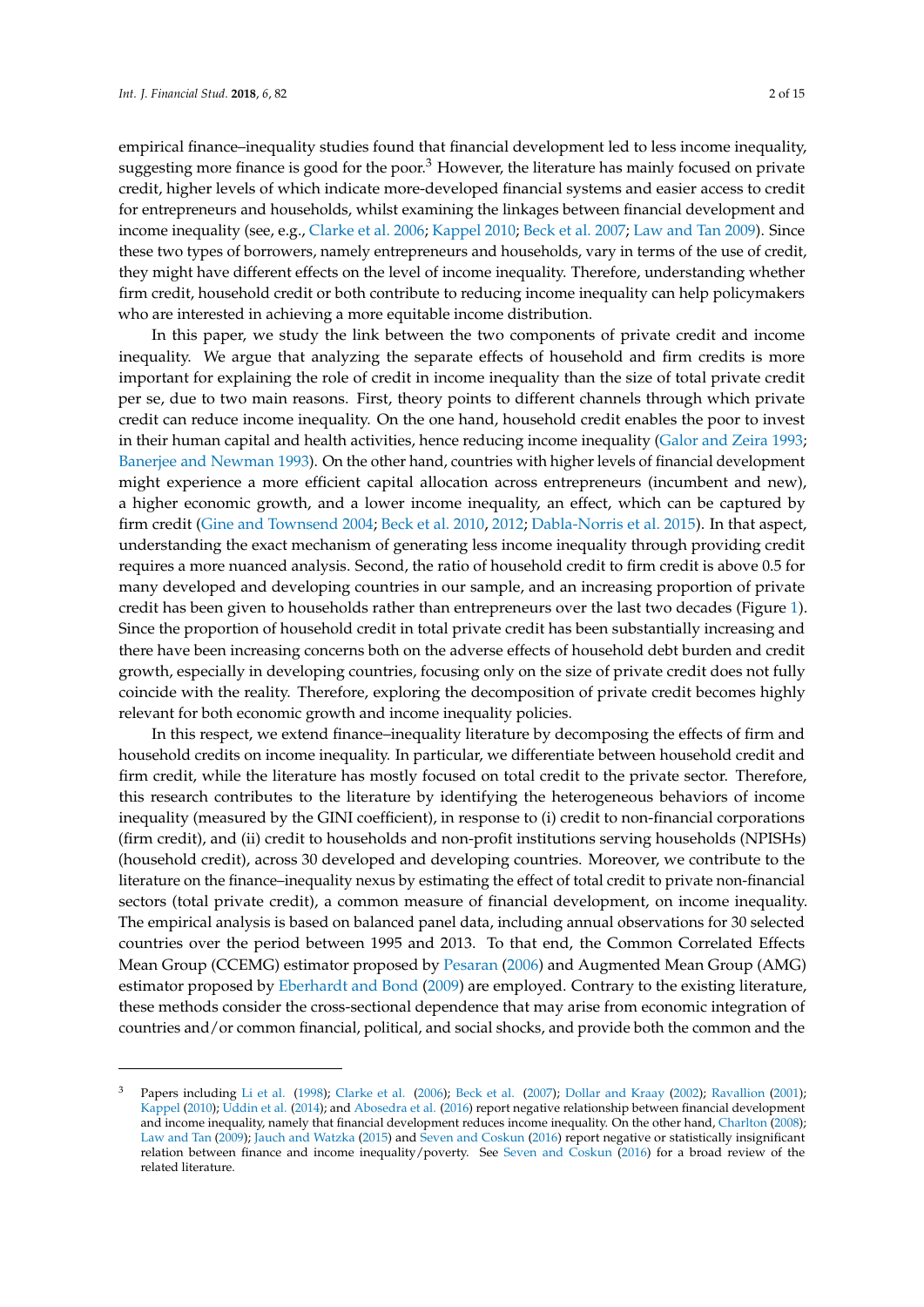country-specific estimations. We also include trade openness, foreign direct investment inward stock, government final consumption expenditure, and corruption index as control variables, which are selected from the related literature and expected to affect income inequality. We show that the response of income inequality to credit to non-financial corporations is significant and negative, whereas credit in the integrations of income in the integration of the integration of the integration of the integration of the inte to households and NPISHs is insignificant. This may be because credit to non-financial institutions is used for investment and/or production purposes to make firms more productive, create more jobs, increase labor demand and wages, and hence, widen the income gap between rich and poor.<br>C On the other hand, household credit mostly serves to smooth consumption, and therefore, the effect of household credit on income inequality depends on the use of the credit. This evidence suggests that<br>. finance reduces income inequality through improved capital allocation and economic transformation, rather than through expanding access to credit. We also find that the effect of total private credit on income inequality is negative, but statistically insignificant. These results suggest that the composition income of funds between households and firms has key implications for policies to tackle income inequality. When these two types of credits have different effects on the level of income inequality, the composition becomes even more important. This is because when policymakers are confronted with the need to restrict (or expand) credit growth, they should pay particular attention to the asymmetric effects that household and firm credits may have on income inequality. Hence, the composition of credit can support policymakers by enabling them to understand whether, and in which context, private credit is an instrument that can be used to influence income inequality, and whether the size of the total credit is always good for the poor.

<span id="page-2-0"></span>

**Figure 1.** The Ratio of Household Credit to Firm Credit (Annual Data, 1995–2013). Source: Bank for **Figure 1.** The Ratio of Household Credit to Firm Credit (Annual Data, 1995–2013). Source: Bank for International Settlements (BIS) and Authors' calculations. International Settlements (BIS) and Authors' calculations.

Our study is further related to both the empirical and theoretical studies on the distinction Our study is further related to both the empirical and theoretical studies on the distinction between household and firm credits, all of which show that the composition of private credit matters for different macroeconomic variables. [For example, Jappelli and P](#page-13-20)agano (1994) find that an increase in household credit decreases saving rates for a sample of OECD countries. Büyükkarabacak and Krause [\(2009\)](#page-13-21)<br>suggest that the composition of credit does matter for the trade balance, such that lending to consumers suggest that the composition of credit does matter for the trade balance, such that lending to consumers has a negative effect on net exports, whilst firm loans contribute to a rise in net exports. Moreover, has a negative effect on net exports, whilst firm loans contribute to a rise in net exports. Moreover,<br>[Bahadir and Gumus](#page-12-7) (2016), using a two-sector real business cycle model of a small open economy,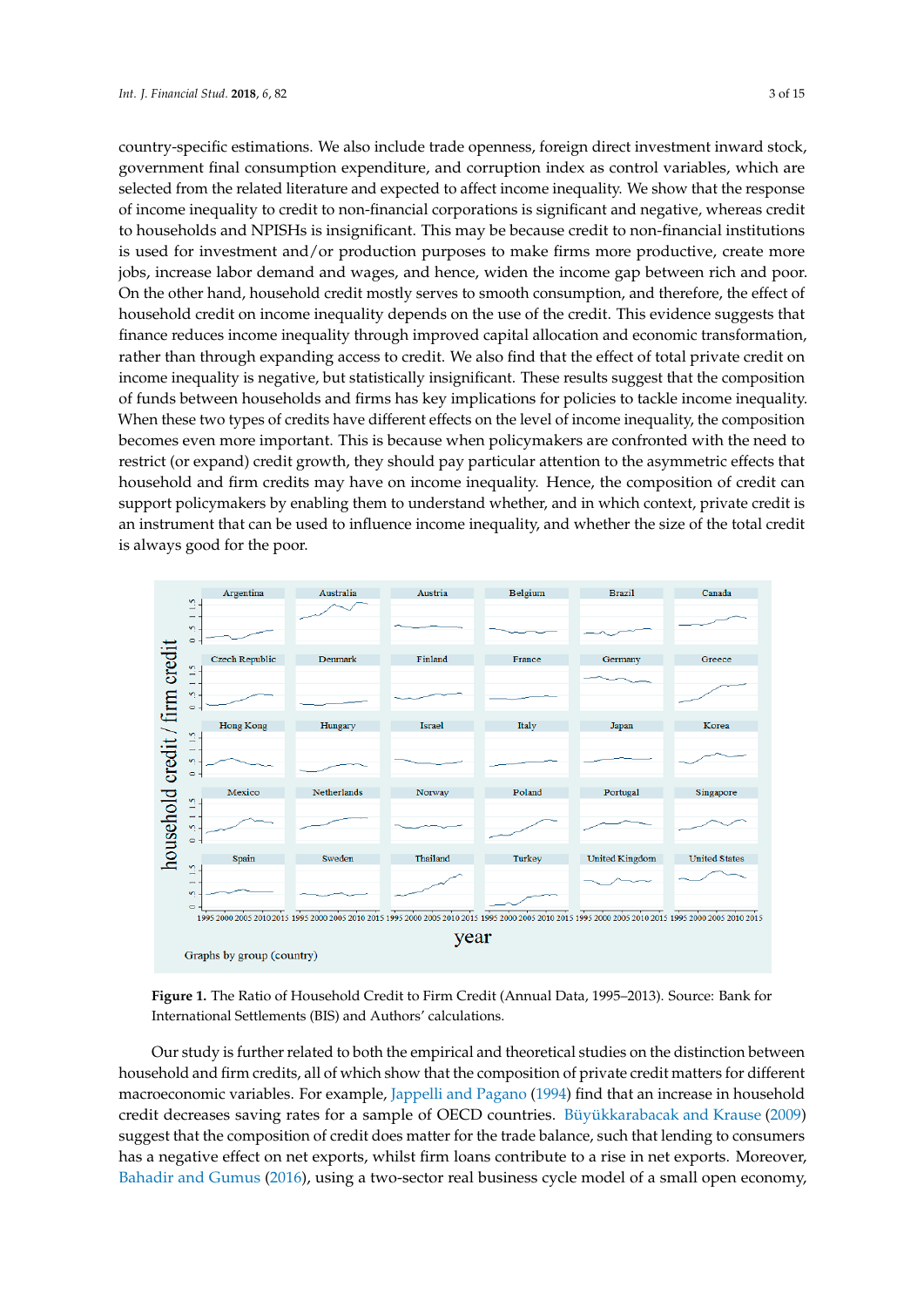analyze the differential effects of household and business credits dynamics on business cycles in emerging market economies. Their results suggested that two types of credit shocks generated different dynamics in sectoral input and output levels, as well as the real exchange rate.

Although there have been few systematic studies which distinguish between the components of private credit, to the best of our knowledge, the only empirical research on the finance–inequality nexus that distinguishes between household and firm credits is [Beck et al.](#page-12-5) [\(2012\)](#page-12-5). Their paper examines the differential effects of household and enterprise credits on economic growth, income inequality, and poverty. The authors find a negative relation between enterprise credit and growth of the Gini coefficient, but no statistically significant impact of household credit. However, [Beck et al.](#page-12-5) [\(2012\)](#page-12-5) use cross-country data (only 33 observations in their sample) for the period from 1992–2005. Moreover, they do not control for cross sectional dependence. The distinguishing features of our paper are that we (i) provide both country-specific and panel estimates, (ii) consider the cross-sectional dependence, (iii) use a comprehensive and updated data set, and (iv) employ cross-section augmented cointegrating regressions. Our findings are in line with the theoretical predictions of [Gine and Townsend](#page-13-13) [\(2004\)](#page-13-13) and [Beck et al.](#page-12-4) [\(2010\)](#page-12-4), which suggest that the impact of private credit on reducing income inequality goes through firm credit rather than household credit, and contradicting with theories focusing on credit for the poor by helping them to exit poverty through investing in human capital, health, and microenterprises activities (see, [Galor and Zeira](#page-13-12) [1993;](#page-13-12) [Banerjee and Newman](#page-12-3) [1993\)](#page-12-3).

The plan of the paper is as follows. Section [2](#page-3-0) describes our data and provides visual evidence for the hypothesis we test. Section [3](#page-5-0) explains the details of the employed empirical strategy. Section [4](#page-6-0) presents and interprets the empirical results. Section [5](#page-10-0) concludes.

### <span id="page-3-0"></span>**2. Data Description**

We combined country-level annual data gathered from five sources: The Standardized World Income Inequality Database (SWIID), the Bank for International Settlements (BIS) Statistics, the World Bank World Development Indicators, International Country Risk Guide (ICRG) Database, and the United Nations Conference on Trade and Development (UNCTAD) Statistics. The sample consisted of 30 developed and developing countries covering 19 consecutive years, i.e., the period from 1995–2013.<sup>4</sup> The choices of country set and data period were shaped by data availability concerns. In particular, we focused on countries having no missing values for any of our selected variables over time.

Our analysis was based on three main variables: (i) Gini coefficient, (ii) credit to non-financial corporations (*TCF*), and (iii) credit to households and non-profit institutions serving households (*TCH*). The dependent variable was the market Gini coefficient, indicated by *GINIMARKET*, which was drawn from the SWIID and constructed by [Solt](#page-14-7) [\(2009\)](#page-14-7), using the Luxembourg Income Study as the harmonized benchmark for comparable estimates. The SWIID was our preferred source of data on income inequality, as it provides comparable figures across countries and over a longer span of time. The market Gini coefficient was calculated on income before taxes and transfers, and it measured inequality in income distribution without considering the effect of taxes and social spending already in place in a country. We have also used the net Gini coefficient (after taxes and transfers), indicated by *GININET*.

Our main explanatory variables, credit to non-financial corporations and credit to households and NPISHs, which have been used interchangeably, are retrieved from the BIS Statistics. It would be helpful to briefly summarize the content of the data to better understand the structure of the BIS data on private credit. The BIS has constructed long series on credit to the private non-financial sector for both advanced and emerging economies. Credit is provided by domestic banks, and to all other

<sup>&</sup>lt;sup>4</sup> The sample consist of Argentina, Australia, Austria, Belgium, Brazil, Canada, Czech Republic, Denmark, Finland, France, Germany, Greece, Hong Kong SAR, Hungary, Israel, Italy, Japan, Republic of Korea, Mexico, The Netherlands, Norway, Poland, Portugal, Singapore, Spain, Sweden, Thailand, Turkey, United Kingdom, and the United States of America.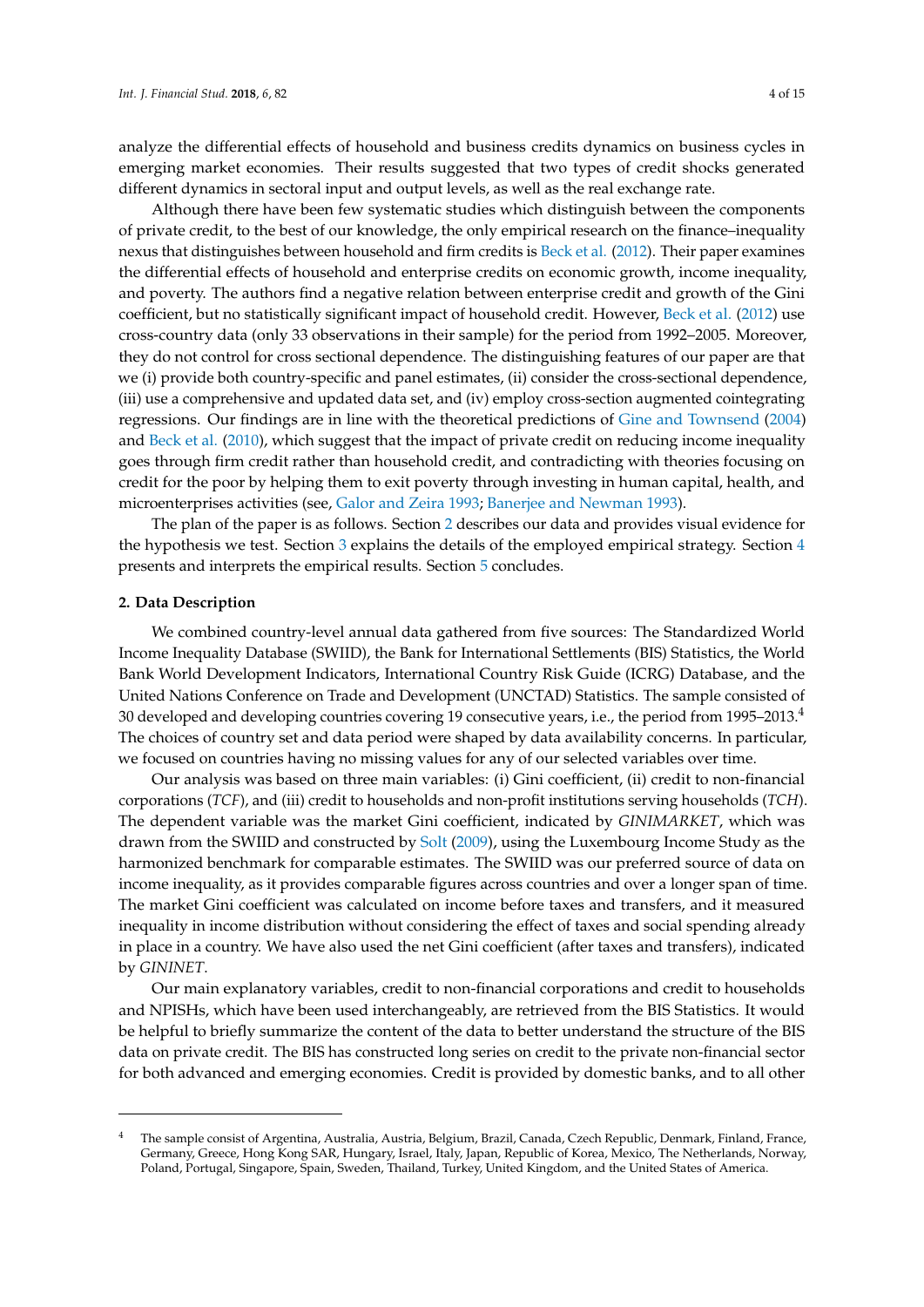sectors of the economy and non-residents. The private non-financial sector includes non-financial corporations (both private-owned and public-owned), households, and non-profit institutions serving households. In terms of financial instruments, credit covers loans and debt securities. The data for each country includes (i) credit to private non-financial sectors by domestic banks and (ii) total credit to private non-financial sectors. Moreover, total credit is broken down into (iii) credit to non-financial corporations and (iv) credit to households and non-profit institutions serving households. Hence, credit to non-financial corporations as a percentage of GDP and credit to households and non-profit institutions serving households as a percentage of GDP, both of which are in market values and adjusted for breaks, are used as explanatory variables in the analysis.

To assess the strength of the linkage between credit components and income inequality, we controlled for other potential determinants of income inequality in the regressions. We used four control variables widely employed in the related literature. These variables were also introduced into the model as a test of robustness. First, we included the ratio of trade to GDP (*TRADE*) to capture the degree of openness of an economy. Second, the ratio of government final consumption expenditure to GDP (*GGFCE*) was used to measure macroeconomic stability. Third, to measure the level of institutional quality, we used a corruption index (*CORR*), where lower values indicate a higher level of corruption, hence, expecting that lower values of the corruption index may be associated with lower institutional quality, higher level of corruption in the public sector, and hence a higher level of income inequality. Finally, we controlled for the foreign direct investment inward stock to GDP ratio (*FDI*). The source of data of *TRADE* and *GGFCE* was the World Bank DataBank. The data for *CORR* was compiled from the ICRG Database, whereas the data on *FDI* were extracted from UNCTAD Statistics.

Table [1](#page-4-0) presents the descriptive statistics for the variables used in our empirical analysis. There are considerable variations in our variables across countries. For example, the market Gini coefficient ranges from a low of 29.66% to 58.59%. Household credit to GDP and firm credit to GDP ratios also showed significant variations, with *TCH* ranging from 0.9% to 118.8% and *TCF* from 12.2% to 197.5%. Figure [2](#page-5-1) displays the visual evidence representing the raw correlations between our main explanatory variables (household and firm credit) and the dependent variable (the market Gini coefficient).

<span id="page-4-0"></span>

| <b>Variables</b> | Obs. | Mean  | Std. Dev. | Min.  | Max.   |
|------------------|------|-------|-----------|-------|--------|
| GINIMARKET (%)   | 570  | 47.07 | 4.42      | 29.66 | 58.59  |
| GININET (%)      | 570  | 32.94 | 7.37      | 21.58 | 55.50  |
| TCF (% of GDP)   | 570  | 77.35 | 34.60     | 12.2  | 197.5  |
| TCH (% of GDP)   | 570  | 47.04 | 27.98     | 0.9   | 118.8  |
| CORR             | 570  | 3.88  | 1.29      | 1     | 6      |
| GGFCE (% of GDP) | 570  | 18.39 | 4.45      | 8.03  | 28.06  |
| FDI (% of GDP)   | 570  | 44.05 | 66.72     | 0.63  | 542.49 |
| TRADE (% of GDP) | 570  | 89.26 | 80.38     | 15.64 | 455.28 |

**Table 1.** Descriptive Statistics.

Note: Obs., Std. Dev., Min. and Max. denote observation, standard deviation, minimum and maximum, respectively.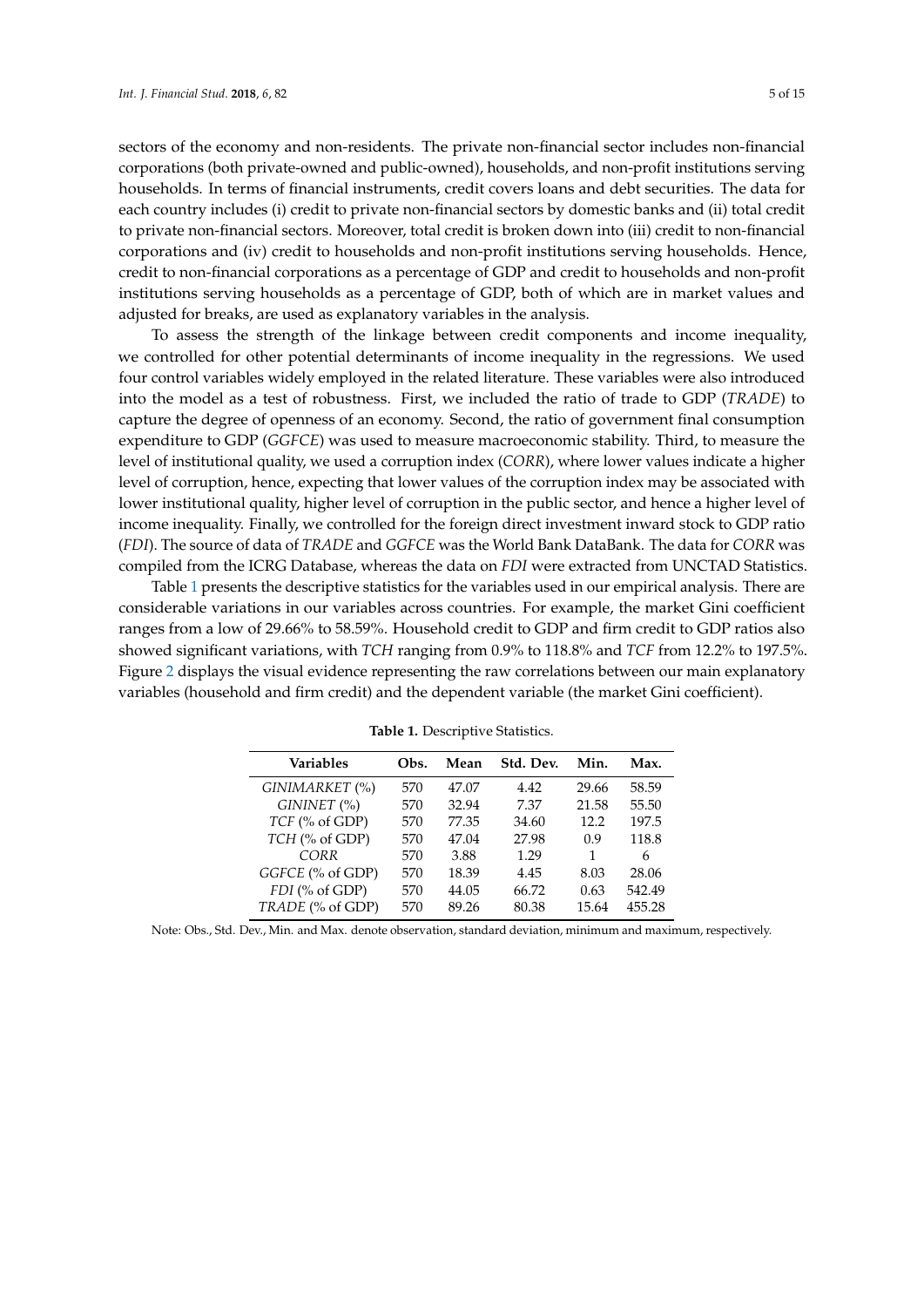<span id="page-5-1"></span>

**Figure 2.** Visual evidence. The figures provide a visual representation of the unconditional **Figure 2.** Visual evidence. The figures provide a visual representation of the unconditional relationship between the firm credit to GDP ratio and the market Gini coefficient in (**a**), and household credit to GDP ratio and the market Gini coefficient in (**b**). All values are in natural logarithms.

## <span id="page-5-0"></span>**3. Empirical Strategy 3. Empirical Strategy**

The goal was to develop an empirical strategy that would enable us to estimate the distinguished The goal was to develop an empirical strategy that would enable us to estimate the distinguished effects of household and firm credit on the level of income inequality, given the country-level data effects of household and firm credit on the level of income inequality, given the country-level data set we had. While several alternative measures of income inequality can be used in the analysis, we preferred to focus on two measures of income inequality, which were also the measures most commonly used in the literature, i.e., market Gini coefficient (*GINIMARKET*) and net Gini coefficient commonly used in the literature, i.e., market Gini coefficient (*GINIMARKET*) and net Gini coefficient (*GININET*). The basic regression model that we aimed to estimate can be expressed as follows: (*GININET*). The basic regression model that we aimed to estimate can be expressed as follows:

$$
\ln[INEQ_{i,t}] = \beta_0 + \beta_1 \ln[TC_{i,t}] + \beta'_2[Z_{i,t}] + \vartheta_{i,t}
$$
  
\n
$$
\vartheta_{i,t} = \delta_i f_t + \epsilon_{i,t}
$$
\n(1)

where *i* and *t* are country and time indices,  $INEQ_{i,t}$  represents the income inequality measure,  $TC_{i,t}$ represents, alternatively, credit to non-financial corporations (*TCF*) and credit to households and non-profit institutions serving households  $(TCH)$ ,  $Z_{i,t}$  is the vector of control variables that include  $CORR_{i,t}$ ,  $\ln(GGFCE_{i,t})$ ,  $\ln(FDI_{i,t})$ , and  $\ln(TRADE_{i,t})$ ,  $f_t$  is the unobserved common factor with between the corresponding  $\delta_i$ , and  $\epsilon_{i,t}$  is the error term. Finally, *ln* stands for the natural logarithm. Nettrogeneous factor routings  $\epsilon_1$ , and  $\epsilon_{1,t}$  is the error term. Thang, *m* stands for the natural regularities.  $p_0$  income inequality measures as a response to one percentage point increase, alternatively in firm easily  $p_0$ income inequality measures as a response to one percentage point increase, alternatively, in firm credit<br>and household aredit and household credit.

A growing body of literature claims that panel data sets tend to show cross-sectional A growing body of literature claims that panel data sets tend to show cross-sectional dependence, dependence, which may arise from economic integration of countries, common shocks (such as which may arise from economic integration of countries, common shocks (such as financial, political, financial, political, and social shocks), and sometimes unobserved factors that eventually become part and social shocks), and sometimes unobserved factors that eventually become part of the error of the error (disturbance) term (Pesaran 2004). Since traditional estimation methods have become (disturbance) term [\(Pesaran](#page-14-8) [2004\)](#page-14-8). Since traditional estimation methods have become inconsistent inconsistent or inefficient in the presence of cross-sectional dependence, new techniques have been or inefficient in the presence of cross-sectional dependence, new techniques have been developed developed in panel data econometrics for stationarity and cointegration analysis and estimation in panel data econometrics for stationarity and cointegration analysis and estimation procedures, procedures, which take account of cross-sectional dependence. Assuming that cross-sectional which take account of cross-sectional dependence. Assuming that cross-sectional dependence It due to common unobserved components, but that they are uncorrelated with the included regressors, the Fixed-Effects (FE) and Random-Effects (RE) estimators are consistent, although although not efficient, and the estimated standard errors are biased. However, if the common not efficient, and the estimated standard errors are biased. However, if the common unobserved unobserved components are correlated with the included regressors, the FE and RE estimators are components are correlated with the included regressors, the FE and RE estimators are inconsistent inconsistent and biased (De Hoyos and Sarafidis 2006). To resolve this potential problem, we and biased [\(De Hoyos and Sarafidis](#page-13-22) [2006\)](#page-13-22). To resolve this potential problem, we consecutively consecutively experimentally employed (i)  $\overline{B}$  is the  $\overline{B}$  consecutively experimentally  $(2008)$ , (ii) cross-continued by  $\overline{B}$  consecutively  $\overline{B}$  (ii) cross-continued by  $\overline{B}$  continued by  $\overline{B}$  cont employed (i) Bias-Adjusted CD test developed by [Pesaran et al.](#page-14-9) [\(2008\)](#page-14-9), (ii) cross-sectionally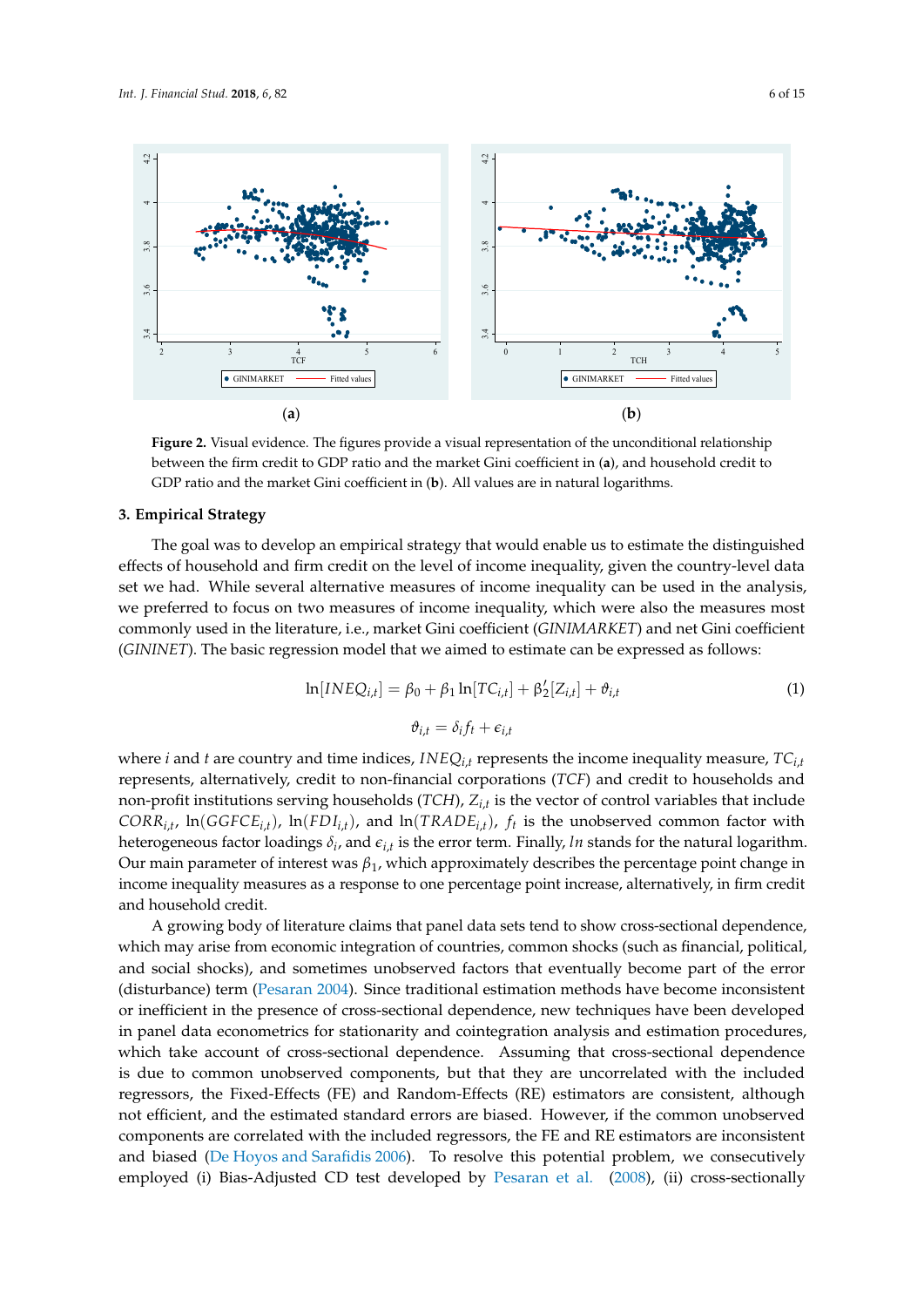augmented Im-Pesaran-Shin (CIPS) panel unit root test proposed by [Pesaran](#page-14-10) [\(2007\)](#page-14-10), (iii) the second generation panel cointegration tests of LM Bootstrap test from [Westerlund and David](#page-14-11) [\(2007\)](#page-14-11), and the Durbin-Hausman test of [Westerlund](#page-14-12) [\(2008\)](#page-14-12), which allow for the dependence of cross-sectional units, and (iv) Common Correlated Effects (CCE) estimator proposed by [Pesaran](#page-14-3) [\(2006\)](#page-14-3), Common Correlated Effects Mean Group (CCEMG), and Augmented Mean Group (AMG) estimator proposed by [Eberhardt and Bond](#page-13-15) [\(2009\)](#page-13-15), which allow for cross-sectional dependency arising from multiple unobserved common factors.

### <span id="page-6-0"></span>**4. Empirical Results**

As testing for cross-sectional dependence in panel data is necessary to decide on the estimation method, the first step of the empirical analysis were cross-sectional dependence (CD) tests to analyze the contemporaneous correlation across countries in the panel.<sup>5</sup> *Panel A* and *Panel B* of Table [2](#page-6-1) report the results of Bias-Adjusted CD test developed by [Pesaran et al.](#page-14-9) [\(2008\)](#page-14-9), for each series, and for the models, respectively.<sup>6</sup> The results implied that for both the models with intercept, and the models with intercept and trend, the test statistics rejected the null hypothesis of no cross-sectional dependence, for all series, and for the *Models* 1–8.

<span id="page-6-1"></span>

| <b>Panel A: For the Series</b> | Model with Intercept |                  | Model with Intercept & Trend |                  |  |
|--------------------------------|----------------------|------------------|------------------------------|------------------|--|
| <b>Variables</b>               | <b>Statistics</b>    | <i>p</i> -Values | <b>Statistics</b>            | <i>p</i> -Values |  |
| $ln(GINIMARKET_{i,t})$         | 1.584                | 0.057            | 2.736                        | 0.003            |  |
| $ln(GININET_{i,t})$            | 3.038                | 0.001            | 3.428                        | 0.000            |  |
| $ln(TCF_{i.t})$                | 4.560                | 0.000            | 3.920                        | 0.000            |  |
| $ln(TCH_{i,t})$                | 3.150                | 0.001            | 5.557                        | 0.000            |  |
| $CORR_{i,t}$                   | 3.671                | 0.000            | 3.770                        | 0.000            |  |
| $ln(GGFCE_{i,t})$              | 6.543                | 0.000            | 4.921                        | 0.000            |  |
| $ln(FDI_{i,t})$                | 3.243                | 0.001            | 3.392                        | 0.000            |  |
| $ln(TRADE_{i,t})$              | 3.137                | 0.001            | 2.656                        | 0.004            |  |
| <b>Panel B: For the Models</b> |                      |                  |                              |                  |  |
| Model 1                        | 29.416               | 0.000            | 27.327                       | 0.000            |  |
| Model 2                        | 47.938               | 0.000            | 34.936                       | 0.000            |  |
| Model 3                        | 32.241               | 0.000            | 34.127                       | 0.000            |  |
| Model 4                        | 39.590               | 0.000            | 36.687                       | 0.000            |  |
| Model 5                        | 30.446               | 0.000            | 22.617                       | 0.000            |  |
| Model 6                        | 34.235               | 0.000            | 38.719                       | 0.000            |  |
| Model 7                        | 31.506               | 0.000            | 26.324                       | 0.000            |  |
| Model 8                        | 48.032               | 0.000            | 42.483                       | 0.000            |  |

**Table 2.** Cross-sectional Dependence Tests Results.

Note: In *Models* 1, 2, 3 and 4, the dependent variable is *GINIMARKET*. The independent variable is *TCF* in *Models* 1 and 2; *Model* 2, in addition, includes control variables. The independent variable is *TCH* in *Models* 3 and 4; *Model* 4, in addition, includes control variables. *Models* 5, 6, 7 and 8 are for robustness check, and they pursue the same ordering, where dependent variable is *GININET*. Bias-Adjusted CD tests the null of zero correlations in the case of panel models with strictly exogenous regressors and normal errors. The null hypothesis the test is the absence of cross-sectional dependence.

<sup>&</sup>lt;sup>5</sup> Note that if the time dimension (T) is larger than the cross-sectional dimension (N) in a panel data set, the CD<sub>LM1</sub> test of [Breusch and Pagan](#page-13-23) [\(1980\)](#page-13-23) can be used to test for cross-sectional dependence. However, if N is larger than T in a panel, just as in this analysis ( $N = 30$ ,  $T = 19$ ), the CD<sub>LM1</sub> test statistic does not attain desirable statistical properties as it shows considerable size distortions [\(Pesaran](#page-14-8) [2004\)](#page-14-8). We have utilized the Bias-Adjusted CD test of [Pesaran et al.](#page-14-9) [\(2008\)](#page-14-9), since it exhibits a finite sample behavior, compared to the  $CD_{LM}$  and  $CD_{LM}$  tests of [Pesaran](#page-14-8) [\(2004\)](#page-14-8). It successfully controls the size, whilst maintaining satisfactory power in a panel with exogenous regressors. Bias-Adjusted CD test is consistent even when the CD<sub>LM2</sub> and CD<sub>LM</sub> tests are inconsistent.

<sup>6</sup> In *Models* 1, 2, 3 and 4, the dependent variable is *GINIMARKET*. The independent variable is *TCF* in *Models* 1 and 2; *Model* 2, in addition, includes control variables. The independent variable is *TCH* in *Models* 3 and 4; *Model* 4, in addition, includes control variables. *Models* 5, 6, 7 and 8 are for robustness checks, and they pursue the same ordering, where the dependent variable is *GININET*.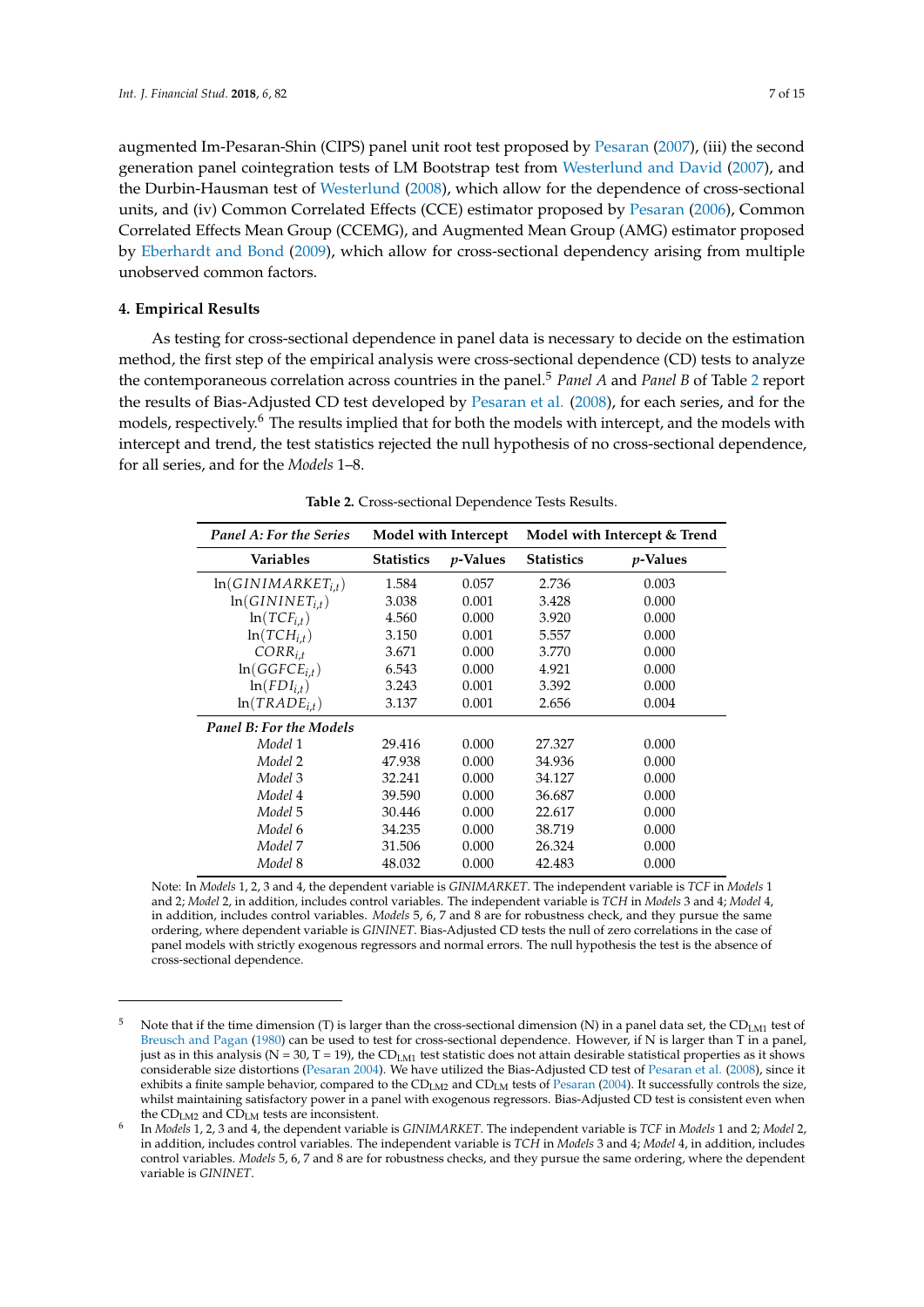Given the presence of cross-sectional dependence in the panel, the first generation unit root tests become invalid. Therefore, to analyze the stationarity features of the series, the cross-sectionally augmented Im-Pesaran-Shin (CIPS) panel unit root test proposed by [Pesaran](#page-14-10) [\(2007\)](#page-14-10) was employed. The CIPS test statistics are the sample averages of the individual cross-sectionally augmented ADF (CADF) statistics. The results of the CIPS test for the panel are presented in Table [3.](#page-7-0) The CIPS test results indicated the failure to reject the null hypothesis of the presence of unit root for all series, for both the model with intercept and the model with intercept and trend. In other words, all series were found to be non-stationary processes for the panel.

| Variables              | Model with Intercept | Model with Intercept & Trend |  |  |
|------------------------|----------------------|------------------------------|--|--|
|                        | <b>Statistics</b>    | <b>Statistics</b>            |  |  |
| $ln(GINIMARKET_{i,t})$ | $-1.9225$            | $-1.6800$                    |  |  |
| $ln(GININET_{i,t})$    | $-1.9704$            | $-2.4502$                    |  |  |
| $ln(TCF_{i.t})$        | $-1.3580$            | $-1.2864$                    |  |  |
| $ln(TCH_{i,t})$        | $-1.9775$            | $-2.3444$                    |  |  |
| $CORR_{i,t}$           | $-1.909$             | $-1.9185$                    |  |  |
| $ln(GGFCE_{i,t})$      | $-1.3851$            | $-1.1518$                    |  |  |
| $ln(FDI_{i,t})$        | $-2.0568$            | $-2.5438$                    |  |  |
| $ln(TRADE_{i,t})$      | $-1.9886$            | $-2.3337$                    |  |  |

<span id="page-7-0"></span>**Table 3.** Cross-sectionally augmented Im-Pesaran-Shin (CIPS) Panel Unit Root Test Results.

Note: The null hypothesis of the test is the presence of unit root in panel data with cross-sectional dependence in the form of common factor dependence. The critical values from [\(Pesaran](#page-14-10) [\(2007,](#page-14-10) pp. 280–81), Tables 2.b and 2.c for N = 30, T = 20) are −2.32 (1%), −2.15 (5%), −2.07 (10%) for model with intercept; and −2.83 (1%), −2.67 (5%), −2.58 (10%) for model with intercept and trend.

After we confirmed the non-stationarity of the variables for the panel, the subsequent step was to test for cointegration among the dependent variable and the regressors. Given the presence of cross-sectional dependence in the panel, the first generation panel cointegration tests also became invalid. Hence, the second generation panel cointegration tests were employed by allowing for the dependence of cross-sectional units. Particularly, LM Bootstrap test of [Westerlund and David](#page-14-11) [\(2007\)](#page-14-11), and the Durbin-Hausman test of [Westerlund](#page-14-12) [\(2008\)](#page-14-12) were utilized to ensure the presence of cointegration in *Models* 1–8. *Panel A* and *Panel B* of Table [4](#page-7-1) report the results of the LM Bootstrap and Durbin-Hausman tests, respectively. There was strong evidence of cointegration in *Models* 1–8, since the LM Bootstrap test results indicated failure to reject the null hypothesis of the presence of cointegration, and the Durbin-Hausman test results revealed the rejection of the null hypothesis of no cointegration.

**Table 4.** Panel Cointegration Tests Results.

<span id="page-7-1"></span>

|         | Panel A: LM Bootstrap Test | Panel B: Durbin-Hausman Test |                |                |
|---------|----------------------------|------------------------------|----------------|----------------|
|         | Model with Intercept       | Model with Intercept & Trend | dh Group       | dh Panel       |
| Model 1 | 3.911 (0.113)              | 3.728(0.132)                 | 11.873 (0.000) | 4.738 (0.000)  |
| Model 2 | 36.611 (0.738)             | 67.484 (0.664)               | 2.985(0.001)   | 7.015 (0.000)  |
| Model 3 | 2.290(0.277)               | 2.611(0.432)                 | 11.766(0.000)  | 15.665 (0.000) |
| Model 4 | 38.610 (0.609)             | 69.477 (0.909)               | 5.640(0.000)   | 2.827(0.002)   |
| Model 5 | 3.593(0.107)               | 3.234(0.182)                 | 16.443 (0.000) | 1.406(0.080)   |
| Model 6 | 32.591 (0.958)             | 60.675 (0.870)               | 2.512(0.006)   | 4.742 (0.000)  |
| Model 7 | 1.574(0.557)               | 1.582(0.475)                 | 7.718 (0.000)  | 3.691(0.000)   |
| Model 8 | 35.146 (0.774)             | 63.754 (0.929)               | 5.345 (0.000)  | 6.273(0.000)   |

Note: The test statistics with *p*-values in parentheses are presented for the LM Bootstrap test and Durbin-Hausman test in *Panel A* and *Panel B*, respectively. In *Panel A*, the critical value (95%) is based on the bootstrapped distribution with 5000 bootstrap replications. The bootstrap critical values are proposed by [Westerlund and David](#page-14-11) [\(2007\)](#page-14-11). The null hypothesis of the LM Bootstrap test is the presence of cointegration in *Models* 1–8. The asymptotic p-values for the test are not presented, since they are computed on the assumption of cross-sectional independence. In *Panel B*, the panel statistic, denoted by dh\_panel, is obtained by summing n individual terms before multiplying them together, whereas group mean statistic, denoted by dh\_group, is obtained by first multiplying the various terms and then summing. The null hypothesis of the Durbin-Hausman test is the absence of cointegration in *Models* 1–8.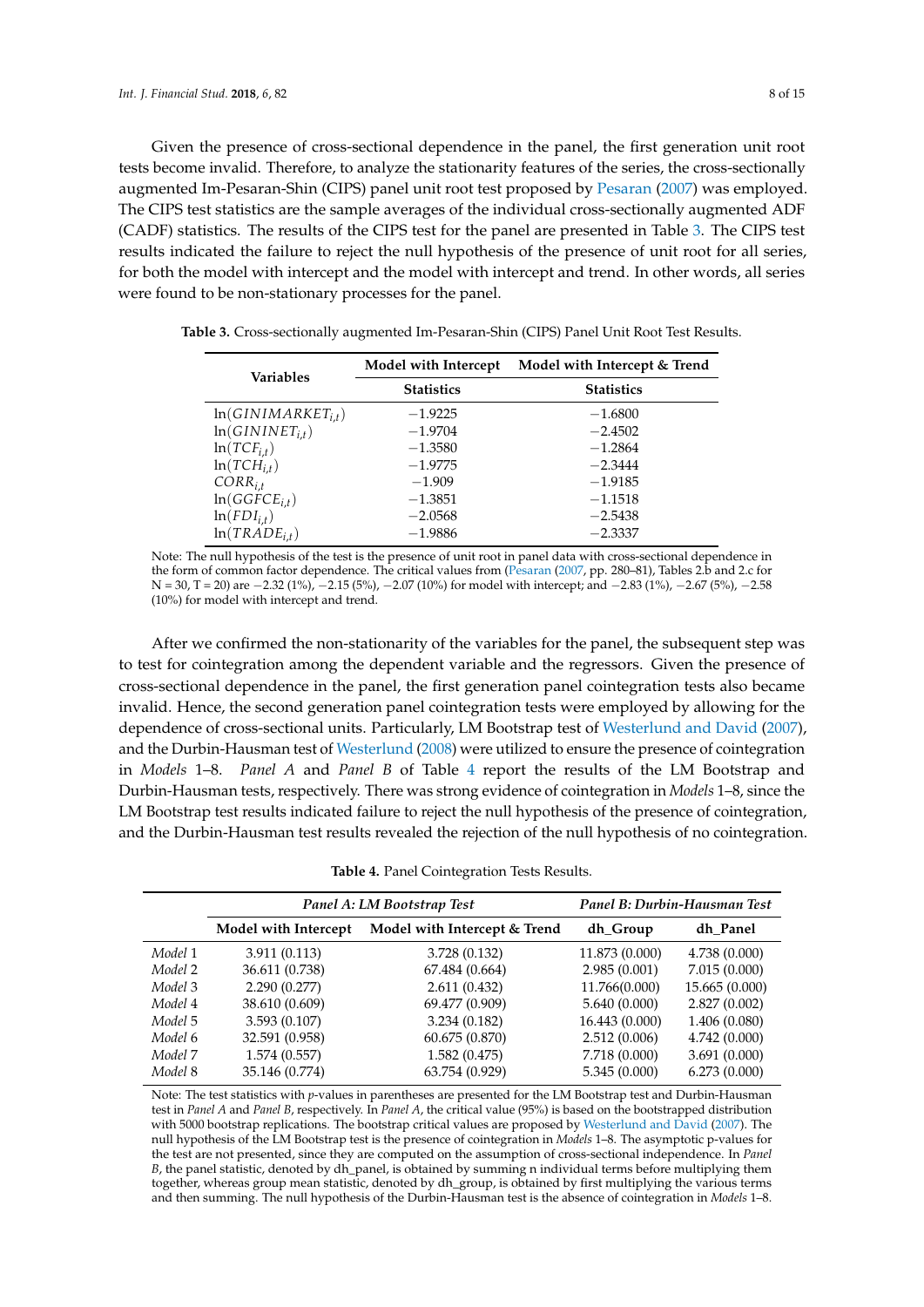As we verified the presence of cointegration in our basic model, the long-run relationship in the panel regression model given in Equation (1) was further estimated by two methods for panel cointegration estimation. The cross-section augmented cointegrating regression for each country was estimated by the Common Correlated Effects (CCE) estimator proposed by [Pesaran](#page-14-3) [\(2006\)](#page-14-3), and Augmented Mean Group (AMG) estimator proposed by [Eberhardt and Bond](#page-13-15) [\(2009\)](#page-13-15). The latter allows for cross-sectional dependency, which potentially arises from multiple unobserved common factors. The CCE estimation procedure is advantageous, since it enables augmenting the basic regression with cross-section averages of the dependent variable and the observed regressors, as proxies for the unobserved common factors. The CCE estimation procedure is presented in Equation (2).

$$
\ln[INEQ_{i,t}] = \alpha_i + \gamma_i X_{i,t} + \eta_i \overline{X}_t + \zeta_i \ln[INEQ_t] + \varepsilon_{i,t} \text{ for } i = 1, ..., N \text{ and } t = 1, ..., T
$$
 (2)

where the coefficients  $\eta_i$  and  $\zeta_i$  represent the elasticity estimates of  $\ln [INEQ_{i,t}]$  with respect to the cross-section averages of the observed regressors and ln[*INEQi*,*<sup>t</sup>* ], respectively. Accordingly,  $\ln[TCF_{i,t}]$  (alternatively,  $\ln[TCH_{i,t}]$ ) and  $Z_{i,t}$  (in Equation (1)) are contained in  $X_{i,t}$ , and  $\epsilon_{i,t}$  denotes the error term. This procedure allows the individual countries to respond to common time effects differently, as reflected by the country-specific coefficients on the cross-sectionally averaged variables. It also provides consistent estimates, even when the observed regressors are correlated with the common factors. Using this procedure, the individual coefficients, *γ<sup>i</sup>* , can be estimated in a panel framework. The Common Correlated Effects Mean Group (CCEMG) estimation is a simple average of the individual CCE estimations. The CCEMG estimator is robust to slope heterogeneity, endogeneity, and cross-sectional dependence. It should be noted that the CCEMG estimator is also robust to structural breaks and non-stationary unobserved common factors. Therefore, the results of the CCEMG estimators provide invaluable evidence regarding the effects of credit components on income inequality. The CCEMG estimation procedure is shown in Equations (3) and (4).

$$
\hat{\gamma}_{CCEMG} = N^{-1} \sum_{i=1}^{N} \hat{\gamma}_{CCE_i}
$$
\n(3)

$$
SE(\hat{\gamma}_{CCEMG}) = \sqrt{N^{-1}} \left[ \sum_{i=1}^{N} \sigma (\hat{\gamma}_{CCE_i}) \right]
$$
 (4)

where *γ*ˆ*CCE<sup>i</sup>* are the estimates of the coefficients in Equation (2), *γ*ˆ*CCEMG* and *SE*(*γ*ˆ*CCEMG*) are the estimated CCEMG coefficients and their standard deviations, respectively.

On the other hand, the AMG estimator considers time series data properties, as well as the differences in the impact of observables and unobservables across panel groups. This estimator considers cross-sectional dependence through the involvement of a "common dynamic effect" in the country regression, which is extracted from the year dummy coefficients (*Dt*) of a pooled regression in first differences (FD-OLS), and represents the levels-equivalent mean evolvement of unobserved common factors across all countries [\(Eberhardt and Bond](#page-13-15) [2009\)](#page-13-15). Provided that the unobserved common factors compose part of the country-specific cointegrating relation, the augmented country regression model embraces the cointegrating relationship that is allowed to differ across countries. In this regard, it coincides with the assumption of the CCEMG estimator [\(Pedroni](#page-14-13) [2007;](#page-14-13) [Eberhardt and Bond](#page-13-15) [2009\)](#page-13-15) $^7$ The first stage stands for a standard FD-OLS regression with *T-1* year dummies in first differences, from which the year dummy coefficients, relabeled as  $\hat{\mu}_t^{\circ}$ *t* , were collected. In the second stage, this variable was included in each of the N standard country regressions. Then, the AMG estimations were

<sup>7</sup> [Eberhardt and Bond](#page-13-15) [\(2009\)](#page-13-15) compare the performance of AMG and CCEMG estimators through Monte Carlo simulations, and find robust results for both approaches.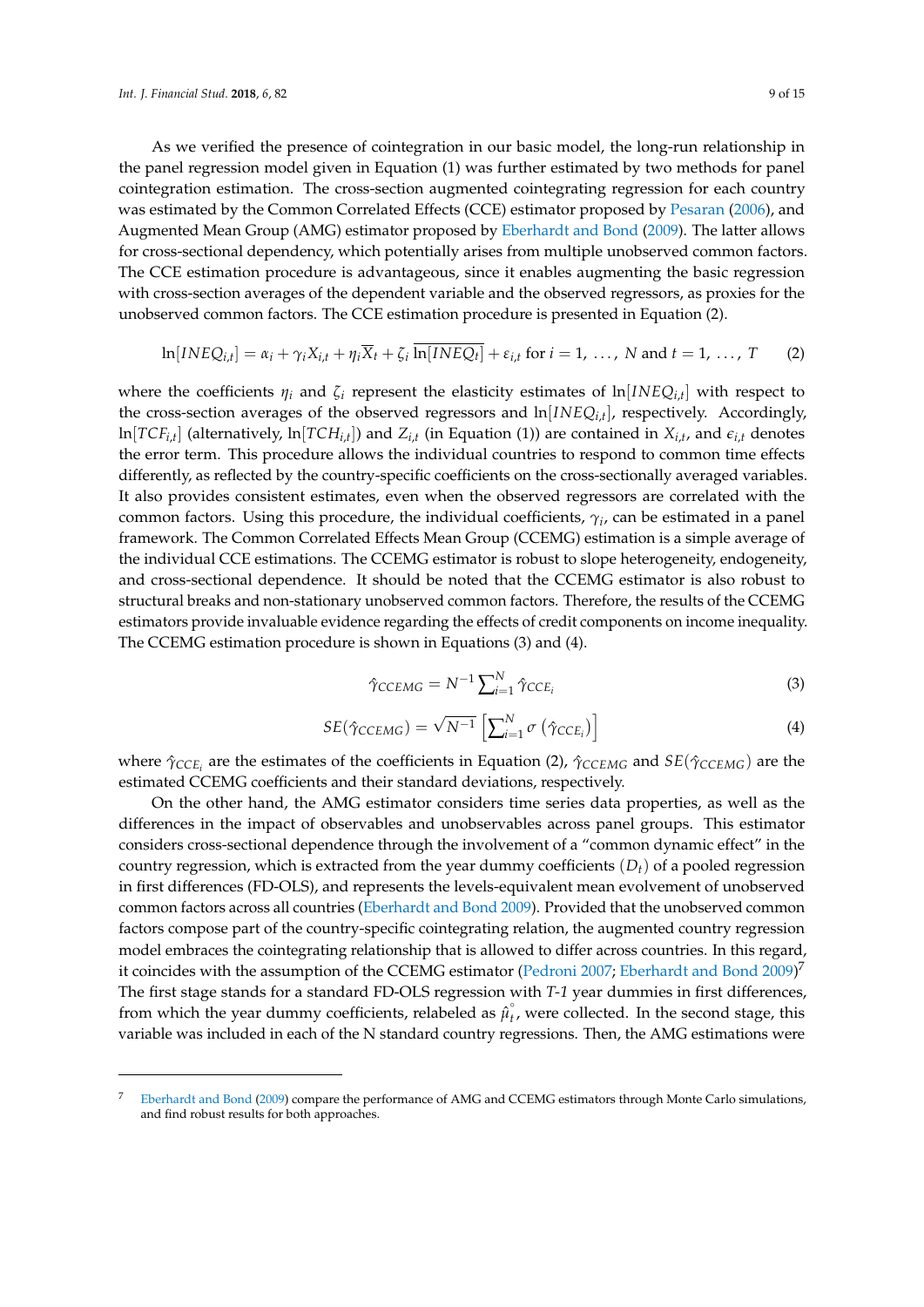derived as averages of the individual country estimations. The first and the second stages of the AMG estimation procedure are shown in Equations (5) and (6), respectively.

$$
AMG - Stage (i) \Delta \ln (INEQ_{i,t}) = \beta' \Delta X_{i,t} + \sum_{t=2}^{T} c_t \Delta D_t + e_{i,t} \Rightarrow \hat{c}_t = \hat{\mu}_t^{\circ}
$$
 (5)

$$
\text{AMG} - \text{Stage (ii)} \ln(\text{INEQ}_{i,t}) = \varphi_i + \beta'_i X_{i,t} + c_i t + d_i \hat{\mu}_t^{\circ} + e_{i,t}
$$
\n
$$
\hat{\beta}_{AMG} = N^{-1} \sum_i \hat{\beta}_i \tag{6}
$$

where  $\varphi_i$  is constant, and  $e_{i,t}$  denotes the error term of stage (i) and stage (ii).  $\hat{\beta}_{AMG}$  stands for cross-sectional group-specific AMG estimations, which are averaged across the panel.

We start discussing our estimates with Table [5,](#page-9-0) which presents the results of the regression of log market Gini coefficient on log firm credit to GDP ratio (in columns 1, 2, 5, and 6) and log household credit to GDP ratio (in columns 3, 4, 7, and 8), along with the controls. The regressions show that there was a statistically significant relation between firm credit to GDP ratio and the market Gini coefficient, suggesting countries with higher levels of firm credit to GDP ratio experienced lower income inequality. The results held for both the CCEMG and AMG estimates. On the other hand, both the CCEMG and AMG estimates did not suggest a statistically meaningful correlation between household credit to GDP ratio and the market Gini coefficient. Household credit and income inequality were positively associated, although we could not find a statistically significant relation between these two. The positive relationship between household credit and income inequality was not surprising when we remember what happened in the US before the global financial crisis of 2008. There had been a historic increase in American household demand relative to spendable income, whilst inequality was rising at the same time. However, the coincidence of rising income inequality and increasing access to credit provided the impetus for a debt-fueled consumption boom [\(Cynamon and Fazzari](#page-13-24) [2013\)](#page-13-24). Consequently, the unsustainable rise in household leverage concentrated in the bottom 95 percent ultimately spawned the Great Recession in the US (see [\(Cynamon and Fazzari](#page-13-24) [2013\)](#page-13-24), for a detailed overview of the impact of household debt on income inequality in the US). Hence, our results also showed that more credit may not always be good for the poor. Among the control variables, only government final consumption expenditure to GDP ratio, in both specifications, and the trade to GDP ratio in AMG estimate had statistically significant and positive relations with the level of income inequality.

<span id="page-9-0"></span>

| Dependent Variable : $ln(GINIMARKET_{i})$ |                           |                         |                  |                     |                           |                          |                  |                  |
|-------------------------------------------|---------------------------|-------------------------|------------------|---------------------|---------------------------|--------------------------|------------------|------------------|
| Variables                                 | <b>CCEMG</b>              |                         |                  | AMG                 |                           |                          |                  |                  |
|                                           | $[1]$                     | $[2]$                   | $[3]$            | $[4]$               | $[5]$                     | [6]                      | $[7]$            | [8]              |
| $ln(TCF_{i,t})$                           | $-0.113$<br>$(0.036)$ *** | $-0.050$<br>$(0.028)$ * |                  |                     | $-0.090$<br>$(0.027)$ *** | $-0.063$<br>$(0.267)$ ** |                  |                  |
| $ln(TCH_{i,t})$                           |                           |                         | 0.057<br>(0.070) | $-0.051$<br>(0.041) |                           |                          | 0.069<br>(0.050) | 0.041<br>(0.042) |
| $CORR_{it}$                               |                           | 0.001<br>(0.006)        |                  | $-0.001$<br>(0.004) |                           | $-0.002$<br>(0.007)      |                  | 0.000<br>(0.007) |
| $ln(GGFCE_{i,t})$                         |                           | 0.190<br>$(0.078)$ **   |                  | $-0.041$<br>(0.055) |                           | 0.190<br>$(0.094)$ **    |                  | 0.135<br>(0.100) |
| $ln(FDI_{i,t})$                           |                           | $-0.002$<br>(0.009)     |                  | $-0.008$<br>(0.010) |                           | $-0.011$<br>(0.009)      |                  | 0.002<br>(0.008) |
| $ln(TRADE_{i,t})$                         |                           | 0.054<br>(0.071)        |                  | $-0.055$<br>(0.050) |                           | 0.044<br>$(0.025)$ *     |                  | 0.042<br>(0.029) |

**Table 5.** Mean Group Type Estimations (the market Gini Coefficient and Credit Compositions).

Note: The superscripts \*\*\*, \*\* and \* denote the statistical significance at 1%, 5% and 10% levels, respectively. Asymptotic standard errors are in parentheses.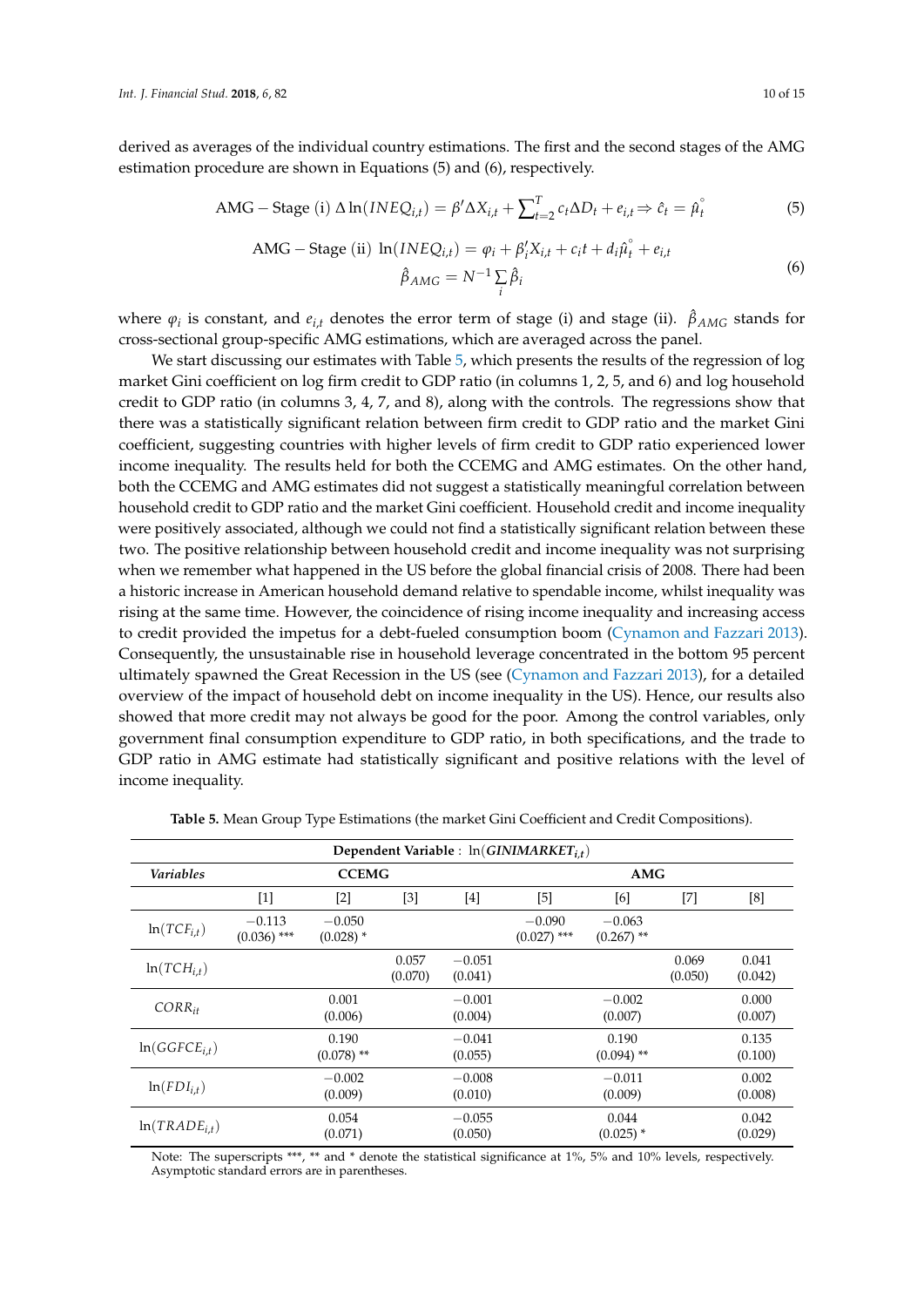In addition to the regressions with credit components, in Table [6,](#page-10-1) we present the results of the regression of log market Gini coefficient on total credit to private non-financial sectors as a percentage of GDP, which is the sum of the household credit to GDP ratio and the firm credit to GDP ratio, as defined in Section [2.](#page-3-0) This regression was estimated to examine the effect of total private credit on the level of income inequality to be able to compare our results with the existing literature on the finance–inequality nexus. Both the CCEMG and AMG estimates suggested a statistically insignificant relation between total credit to private non-financial sectors and the market Gini coefficient, though the relationship was negative. The estimates confirmed our hypothesis that the composition of total private credit was more important than its size in reducing income inequality.

| Dependent Variable : $ln(GINIMARKET_{it})$ |              |              |  |  |  |
|--------------------------------------------|--------------|--------------|--|--|--|
| Variables                                  | <b>CCEMG</b> | AMG          |  |  |  |
| $ln(TC_{i,t})$                             | $-0.038$     | $-0.049$     |  |  |  |
|                                            | (0.038)      | (0.033)      |  |  |  |
| $CORR_{it}$                                | $-0.0002$    | $-0.0003$    |  |  |  |
|                                            | (0.006)      | (0.007)      |  |  |  |
| $ln(GGFCE_{i}$                             | 0.122        | 0.146        |  |  |  |
|                                            | $(0.072)$ *  | $(0.064)$ ** |  |  |  |
| $ln(FDI_{i,t})$                            | $-0.005$     | $-0.014$     |  |  |  |
|                                            | (0.008)      | (0.009)      |  |  |  |
| $ln(TRADE_{i,t})$                          | 0.005        | 0.044        |  |  |  |
|                                            | (0.061)      | (0.030)      |  |  |  |

<span id="page-10-1"></span>**Table 6.** Mean Group Type Estimations (the market Gini Coefficient and Total Private Credit).

Note: The superscripts \*\* and \* denote the statistical significance at 5% and 10% levels, respectively. Asymptotic standard errors are in parentheses.

We also explored the relation between credit components and the net Gini coefficient (*GININET*). The nature of analysis was same as the one executed in Table [5.](#page-9-0) Similar to Table [5,](#page-9-0) the CCEMG and AMG estimates suggested a negative and statistically significant relation between firm credit to GDP ratio and the net Gini coefficient, whilst the relationship was statistically insignificant for household credit to GDP ratio.<sup>8</sup>

In addition to the panel estimates, the cross-section augmented cointegrating regression for each country was also estimated by CCE and AMG estimators. Table [A1](#page-12-8) in Appendix [A](#page-12-9) presents the signs of the coefficients regarding the regressions between (i) firm credit and income inequality, and (ii) household credit and income inequality, using CCE and AMG estimators, respectively. The results showed that though household credit was negatively and significantly associated with the market Gini coefficient in some countries (e.g., Greece, Israel, Poland, and Spain), it increased income inequality in most of the countries (e.g., Belgium, Canada, Denmark, Hong Kong, Hungary, Sweden). On the other hand, the relationship between firm credit and the market Gini coefficient was weak but negative in most of the countries. However, these evidences should be interpreted with caution due to data constraints in the sample countries.

#### <span id="page-10-0"></span>**5. Concluding Remarks**

There are numerous studies investigating the link between financial development and economic growth. However, there is a scarcity of research on the relation between finance and income inequality, most of which focuses on the size of total credit given to the private sector. Although private credit is vital for the real economy, the ratio of household credit to firm credit is above 0.5 in many developed

All stationary, unit-root, panel cointegration, and long-run relationship tests were employed for the regressions between credit components and the net Gini coefficient. We did not present all results here to conserve space, but available upon request from the authors.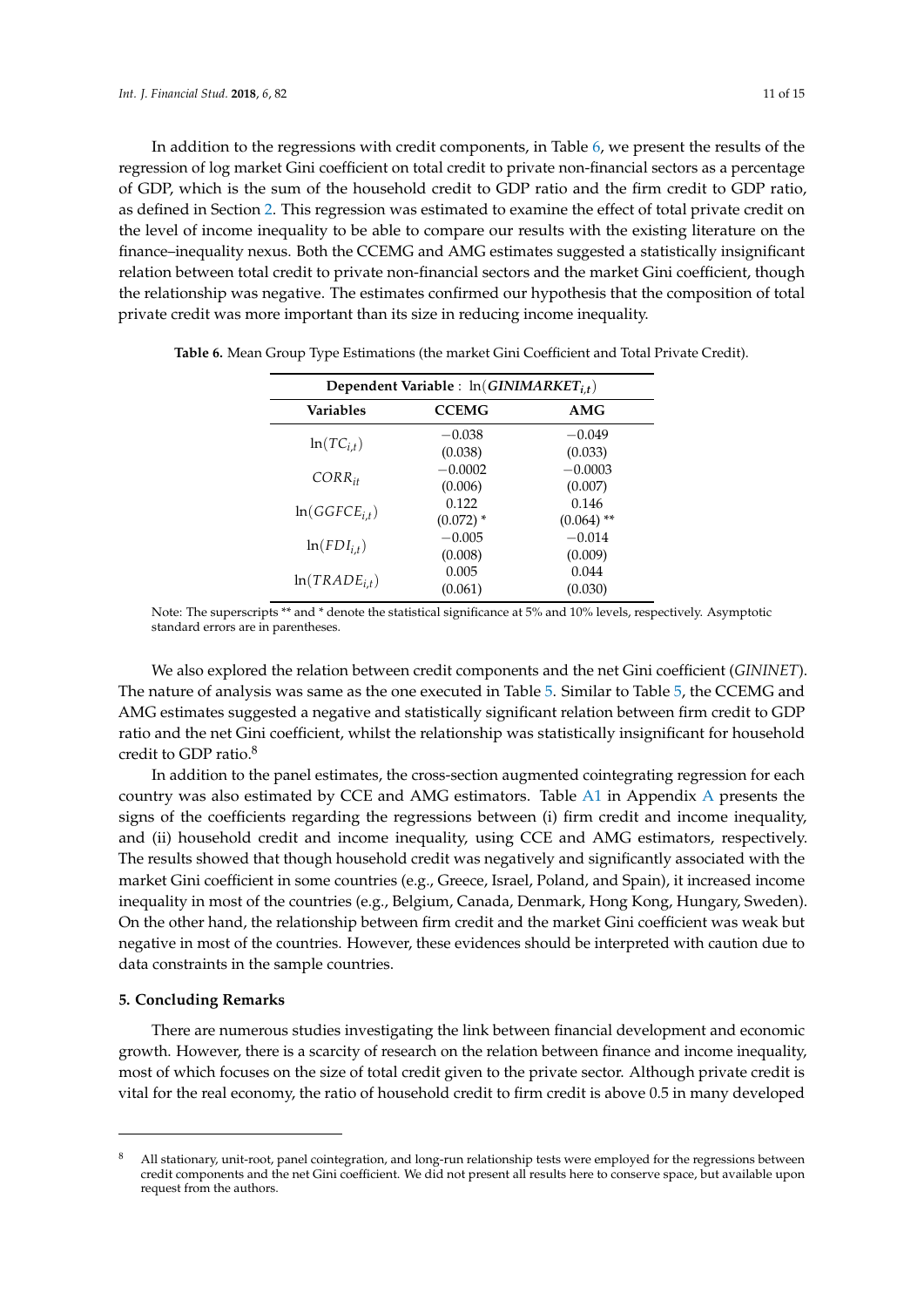and developing countries in our sample, and an increasing proportion of private credit has been given to households rather than entrepreneurs over the last two decades. Since these two types of borrowers, namely households and entrepreneurs, vary in terms of the use of credit, they might have different effects on the level of income inequality. Therefore, the main purpose of this paper was to specifically focus on the distinction between household and firm credits, and investigate whether these two types of credit had asymmetric effects on income inequality in a sample of 30 developed and developing countries over the period from 1995 to 2013. In addition, we also tested the impact of the ratio of total credit to private non-financial sectors to GDP on the level of income inequality, to explore our main hypothesis claiming it was not the size of private credit but its composition that may matter for reducing income inequality. Our analysis also paid special attention to cross-sectional dependence issues, which are mostly ignored by the existing literature, and aims to present robust estimates on the role of credit components in reducing income inequality. We may summarize our main findings and their implications below.

First, our main finding supported by both CCEMG and AMG estimates was that firm credit reduced income inequality, whereas there was no significant impact of household credit on the level of income inequality. This suggested that countries with high levels of firm credit in the non-financial sectors may experience lower income inequality probably due to various positive externalities of firm credit expansion. Therefore, from the policy perspective, we may suggest that the policies encouraging firm credit expansion may be useful to reach a lower income inequality. However, policymakers and firms should be also careful regarding the potential drawbacks of increasing the level of corporate debts, specifically in emerging countries. Second, we found that both the CCEMG and AMG estimates did not suggest a statistically meaningful correlation between household credit to GDP ratio and the market Gini coefficient. This may be interpreted as that more credit may not always be good for the poor. Considering evidence that higher household credit may increase income inequality, countries having high levels of household credit may discourage over-expansion of private credit. The policies motivating a balanced household credit expansion may eventually result in a better income inequality picture, specifically in those countries having a volatile borrowing cost structure. Third, we also found that total credit to private non-financial sectors was negatively but insignificantly associated with the market Gini coefficient, suggesting that there was no statistically significant effect of total credit on income inequality. In addition to the above evidences, this evidence also suggested that it was not the size of private credit but its composition that may be better for reducing income inequality. Finally, the evidence also suggested that whilst the government consumption expenditure to GDP ratio and trade openness had positive associations with the level of income inequality, there was no statistically significant impact of either the corruption index or foreign direct investment to GDP ratio on income inequality. These evidences implied that higher government spending and degree of openness of an economy may increase income inequality.

Overall, since household and firm credits had different effects on the level of income inequality, the composition of private credit becomes even more important. This encourages policymakers to pay particular attention to the asymmetric effects that household and firm credits have on income inequality, when they are establishing sector-specific credit policy.

Further research on country level credit decomposition–inequality analysis may enrich the empirical literature.

**Author Contributions:** Conceptualization, Ü.S. and Y.C.; Methodology, Ü.S. and D.K.; Software, D.K.; Validation, Ü.S.; Formal Analysis, Ü.S. and D.K.; Data Curation, Ü.S. and D.K.; Writing-Original Draft Preparation, Ü.S. and Y.C.; Writing-Review and Editing, Ü.S. and Y.C.; Visualization, Ü.S.; Supervision, Ü.S.

**Acknowledgments:** We are particularly grateful to the Editor and anonymous referees for constructive comments. The views expressed here are of our own and do not necessarily reflect those of our affiliated institutions. All errors are ours.

**Conflicts of Interest:** The authors declare no conflict of interest.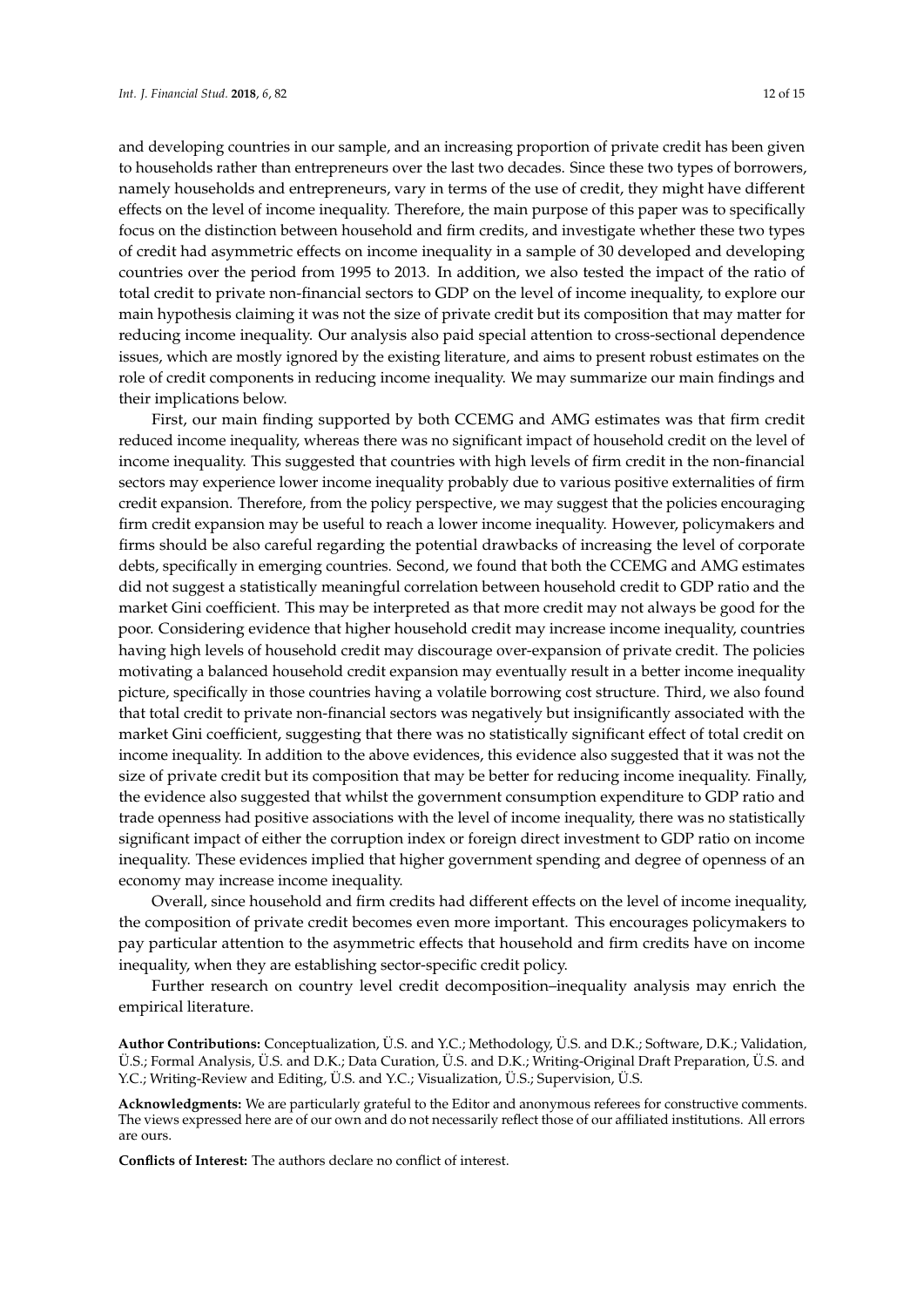### <span id="page-12-9"></span><span id="page-12-8"></span>**Appendix A**

| Dependent Variable: $ln(GINIMARKET_{i,t})$ |                          |            |            |            |  |
|--------------------------------------------|--------------------------|------------|------------|------------|--|
| Country                                    |                          | <b>CCE</b> | <b>AMG</b> |            |  |
|                                            | <b>TCF</b><br><b>TCH</b> |            | <b>TCF</b> | <b>TCH</b> |  |
| Argentina                                  | $^{+}$                   | $+$        | $+$        |            |  |
| Australia                                  | $^{+}$                   |            | $+$        |            |  |
| Austria                                    | $(-) *$                  |            | $^{+}$     |            |  |
| Belgium                                    |                          | $(+)$ ***  |            | $(+)$ ***  |  |
| <b>Brazil</b>                              |                          |            |            |            |  |
| Canada                                     |                          |            | $\ddot{}$  | $^{(+)}$   |  |
| Czech Republic                             |                          |            |            |            |  |
| Denmark                                    |                          | $(+)$ ***  | -) **      |            |  |
| Finland                                    | $\ddot{}$                |            |            |            |  |
| France                                     |                          |            |            |            |  |
| Germany                                    | $(+)$ ***                |            |            |            |  |
| Greece                                     |                          |            |            | $)$ ***    |  |
| Hong Kong                                  | $(+) *$                  | $(+)$ **   | **         |            |  |
| Hungary                                    | $^{+}$                   |            |            |            |  |
| Israel                                     |                          | -)***      |            |            |  |
| Italy                                      |                          |            |            |            |  |
| Japan                                      | $^{+}$                   |            |            |            |  |
| Republic of Korea                          |                          |            | $(-)$ ***  |            |  |
| Mexico                                     | $^{+}$                   |            |            |            |  |
| Netherlands                                |                          |            |            |            |  |
| Norway                                     | $^{+}$                   |            |            |            |  |
| Poland                                     |                          |            |            |            |  |
| Portugal                                   |                          |            |            |            |  |
| Singapore                                  |                          |            |            |            |  |
| Spain                                      |                          | ***        | ***        | ***        |  |
| Sweden                                     |                          | $^{+}$     |            |            |  |
| Thailand                                   | $^{+}$                   |            |            |            |  |
| Turkey                                     |                          |            |            |            |  |
| United Kingdom                             | .) **                    | $^{+}$     |            |            |  |
| <b>United States</b>                       |                          |            | -) ***     |            |  |

**Table A1.** Country-Specific Regressions (Summary of the Sign of the Coefficients).

Note: The superscripts \*\*\*, \*\* and \* denote the statistical significance at 1%, 5% and 10% levels, respectively.

### **References**

- <span id="page-12-6"></span>Abosedra, Salah, Muhammad Shahbaz, and Kishwar Nawaz. 2016. Modeling Causality between Financial Deepening and Poverty Reduction in Egypt. *Social Indicators Research* 126: 955–69. [\[CrossRef\]](http://dx.doi.org/10.1007/s11205-015-0929-2)
- <span id="page-12-7"></span>Bahadir, Berrak, and Inci Gumus. 2016. Credit Decomposition and Business Cycles in Emerging Market Economies. *Journal of International Economics* 103: 250–62. [\[CrossRef\]](http://dx.doi.org/10.1016/j.jinteco.2016.10.003)
- <span id="page-12-3"></span>Banerjee, Abhijit V., and Andrew F. Newman. 1993. Occupational Choice and the Process of Development. *Journal of Political Economy* 101: 274–98. [\[CrossRef\]](http://dx.doi.org/10.1086/261876)
- <span id="page-12-1"></span>Beck, Thorsten, and Ross Levine. 2004. Stock Markets, Banks, and Growth: Panel Evidence. *Journal of Banking & Finance* 28: 423–42.
- <span id="page-12-2"></span>Beck, Thorsten, Asli Demirguc-Kunt, and Ross Levine. 2007. Finance, Inequality and the Poor. *Journal of Economic Growth* 12: 27–49. [\[CrossRef\]](http://dx.doi.org/10.1007/s10887-007-9010-6)
- <span id="page-12-4"></span>Beck, Thorsten, Ross Levine, and Levkov Alex. 2010. Big Bad Banks? The Impact of U.S. Branch Deregulation on Income Distribution. *Journal of Finance* 65: 1637–67. [\[CrossRef\]](http://dx.doi.org/10.1111/j.1540-6261.2010.01589.x)
- <span id="page-12-5"></span>Beck, Thorsten, Berrak Büyükkarabacak, Felix K. Rioja, and Neven T. Valev. 2012. Who Gets the Credit? And Does it Matter? Household vs. Firm Lending Across Countries. B.E. *Journal of Macroeconomics* 12. [\[CrossRef\]](http://dx.doi.org/10.1515/1935-1690)
- <span id="page-12-0"></span>Bencivenga, Valerie R., Bruce D. Smith, and Ross M. Starr. 1995. Transaction Costs, Technological Choice, and Endogenous Growth. *Journal of Economic Theory* 67: 153–77. [\[CrossRef\]](http://dx.doi.org/10.1006/jeth.1995.1069)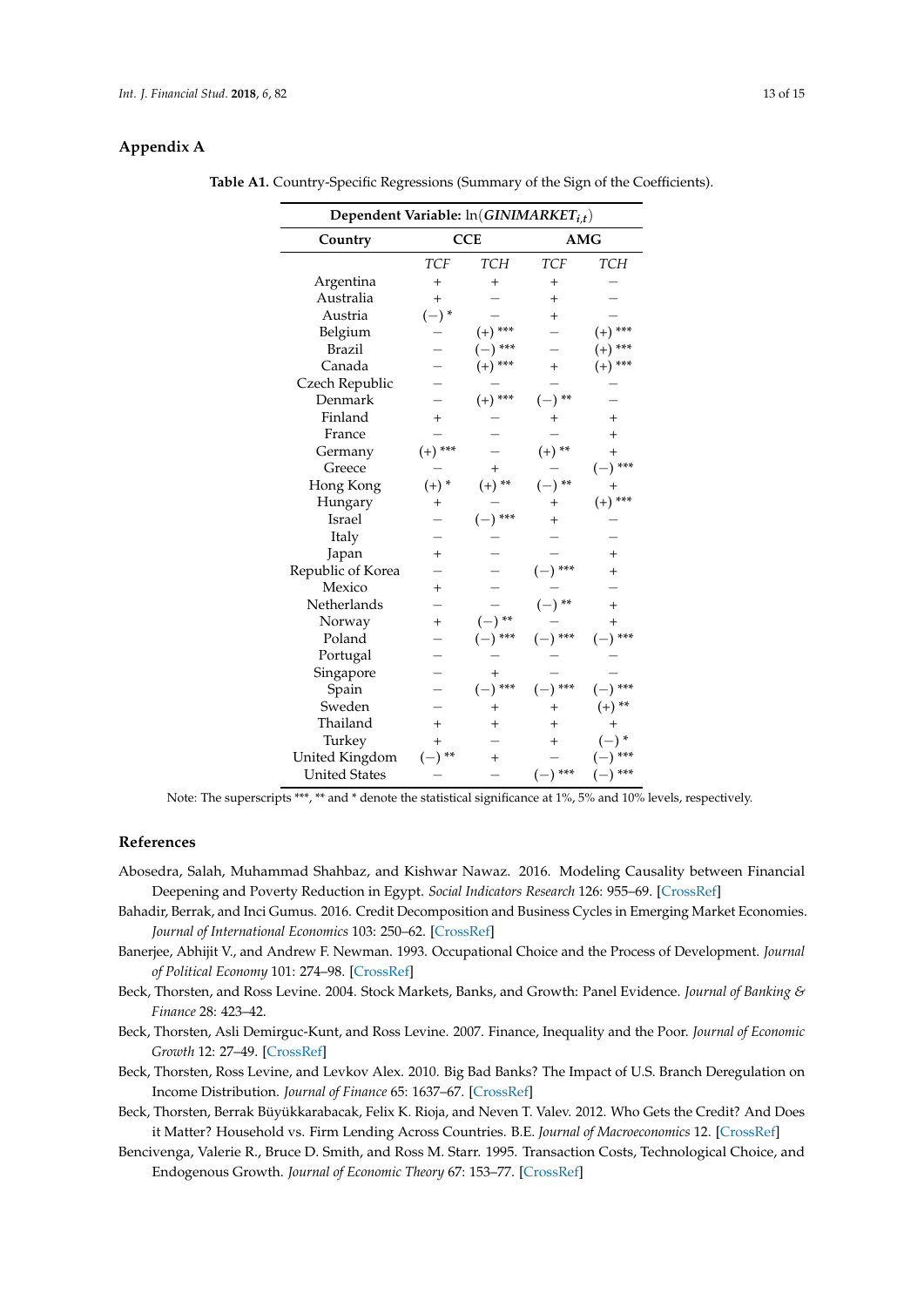- <span id="page-13-23"></span>Breusch, Trevor Stanley, and Adrian Rodney Pagan. 1980. The Lagrange Multiplier Test and Its Applications to Model Specification in Econometrics. *The Review of Economic Studies* 47: 239–53. [\[CrossRef\]](http://dx.doi.org/10.2307/2297111)
- <span id="page-13-21"></span>Büyükkarabacak, Berrak, and Stefan Krause. 2009. Studying the Effects of Household and Firm Credit: The Composition of Funds Matter. *Economic Inquiry* 47: 653–66. [\[CrossRef\]](http://dx.doi.org/10.1111/j.1465-7295.2008.00173.x)
- <span id="page-13-7"></span>Cecchetti, Stephen, and Enisse Kharroubi. 2012. *Reassessing the Impact of Finance on Growth*. Working Paper No. 381. Basel, Switzerland: Monetary and Economic Department, Bank for International Settlements.
- <span id="page-13-18"></span>Charlton, Andrew. 2008. Capital Market Liberalization and Poverty. In *Capital Market Liberalization and Development*. Edited by José Antonio Ocampo and Joseph Stiglitz. New York: Oxford Press, pp. 121–38.
- <span id="page-13-9"></span>Clarke, George R.G., Lixin Colin Xu, and Heng-fu Zou. 2006. Finance and Income Inequality: What Do the Data Tell Us? *Southern Economic Journal* 72: 578–96. [\[CrossRef\]](http://dx.doi.org/10.2307/20111834)
- <span id="page-13-24"></span>Cynamon, Barry Z., and Steven M. Fazzari. 2013. *Inequality and Household Finance during the Consumer Age*. Working Paper No. 752. Annandale-On-Hudson, NY, USA: Levy Economics Institute.
- <span id="page-13-14"></span>Dabla-Norris, Era, Yan Ji, Robert M. Townsend, and D. Filiz Unsal. 2015. *Distinguishing Constraints on Financial Inclusion and Their Impact on GDP and Inequality*. NBER Working Paper No. 20821. Cambridge, MA, USA: NBER.
- <span id="page-13-22"></span>De Hoyos, Rafael E., and Vasilis Sarafidis. 2006. Testing for Cross-Sectional Dependence in Panel-Data Models. *Stata Journal* 6: 482–96.
- <span id="page-13-3"></span>Demirguc-Kunt, Asli, and Ross Levine. 2008. *Finance, Financial Sector Policies, and Long-run Growth*. Working Paper No. 4469. Washington, DC, USA: The World Bank Policy Research, The World Bank.
- <span id="page-13-17"></span>Dollar, David, and Aart Kraay. 2002. Growth is Good for the Poor. *Journal of Economic Growth* 7: 195–225. [\[CrossRef\]](http://dx.doi.org/10.1023/A:1020139631000)
- <span id="page-13-15"></span>Eberhardt, Markus, and Stephen Bond. 2009. *Cross-Section Dependence in Nonstationary Panel Models: A Novel Estimator*. Munich Personal RePEc Archive (MPRA) Paper No. 17692. Munich, Germany: Munich Personal RePEc Archive.
- <span id="page-13-12"></span>Galor, Oded, and Joseph Zeira. 1993. Income Distribution and Macroeconomics. *Review of Economic Studies* 60: 35–52. [\[CrossRef\]](http://dx.doi.org/10.2307/2297811)
- <span id="page-13-13"></span>Gine, Xavier, and Robert Townsend. 2004. Evaluation of Financial Liberalization: A General Equilibrium Model with Constrained Occupational Choice. *Journal of Development Economics* 74: 269–307. [\[CrossRef\]](http://dx.doi.org/10.1016/j.jdeveco.2003.03.005)
- <span id="page-13-6"></span><span id="page-13-0"></span>Goldsmith, Raymond W. 1969. *Financial Structure and Development*. New Haven: Yale University Press.
- Harris, Richard D. F. 1997. Stock Markets and Development: A Re-assessment. *European Economic Review* 41: 139–46. [\[CrossRef\]](http://dx.doi.org/10.1016/S0014-2921(96)00021-9)
- <span id="page-13-20"></span>Jappelli, T., and Marco Pagano. 1994. Saving, Growth, and Liquidity Constraints. *The Quarterly Journal of Economics* 109: 83–109. [\[CrossRef\]](http://dx.doi.org/10.2307/2118429)
- <span id="page-13-19"></span>Jauch, Sebastian, and Sebastian Watzka. 2015. Financial Development and Income Inequality: A Panel Data Approach. *Empirical Economics* 51: 1–24. [\[CrossRef\]](http://dx.doi.org/10.1007/s00181-015-1008-x)
- <span id="page-13-10"></span>Kappel, Vivien. 2010. *The Effects of Financial Development on Income Inequality and Poverty*. CER-ETH Economics Working Paper Series. No. 10/127. Zurich, Switzerland: CER-ETH—Center of Economic Research (CER-ETH) at ETH Zurich.
- <span id="page-13-2"></span>King, Robert G., and Ross Levine. 1993. Finance and Growth: Schumpeter might be right. *Quarterly Journal of Economics* 108: 717–37. [\[CrossRef\]](http://dx.doi.org/10.2307/2118406)
- <span id="page-13-11"></span>Law, Siong, and Hui Boon Tan. 2009. The Role of Financial Development on Income Inequality in Malaysia. *Journal of Economic Development* 34: 153–68.
- <span id="page-13-8"></span>Levine, Ross. 2005. Finance and Growth: Theory and Evidence. In *Handbook of Economic Growth*. Edited by Philippe Aghion and Steven Durlauf. North-Holland: Elsevier, pp. 865–933.
- <span id="page-13-16"></span>Li, Hongyi, Lyn Squire, and Heng-fu Zou. 1998. Explaining International and Intertemporal Variations in Income Inequality. *The Economic Journal* 108: 26–43. [\[CrossRef\]](http://dx.doi.org/10.1111/1468-0297.00271)
- <span id="page-13-4"></span>Lucas, Robert E. 1988. On the Mechanics of Economic Development. *Journal of Monetary Economics* 22: 3–42. [\[CrossRef\]](http://dx.doi.org/10.1016/0304-3932(88)90168-7)

<span id="page-13-1"></span>McKinnon, Ronald I. 1973. *Money and Capital in Economic Development*. Washington, DC: Brookings Institution.

<span id="page-13-5"></span>Naceur, Samy B., and Samir Ghazouani. 2007. Stock Markets, Banks, and Economic Growth: Empirical Evidence from the MENA Region. *Research in International Business and Finance* 21: 297–315. [\[CrossRef\]](http://dx.doi.org/10.1016/j.ribaf.2006.05.002)